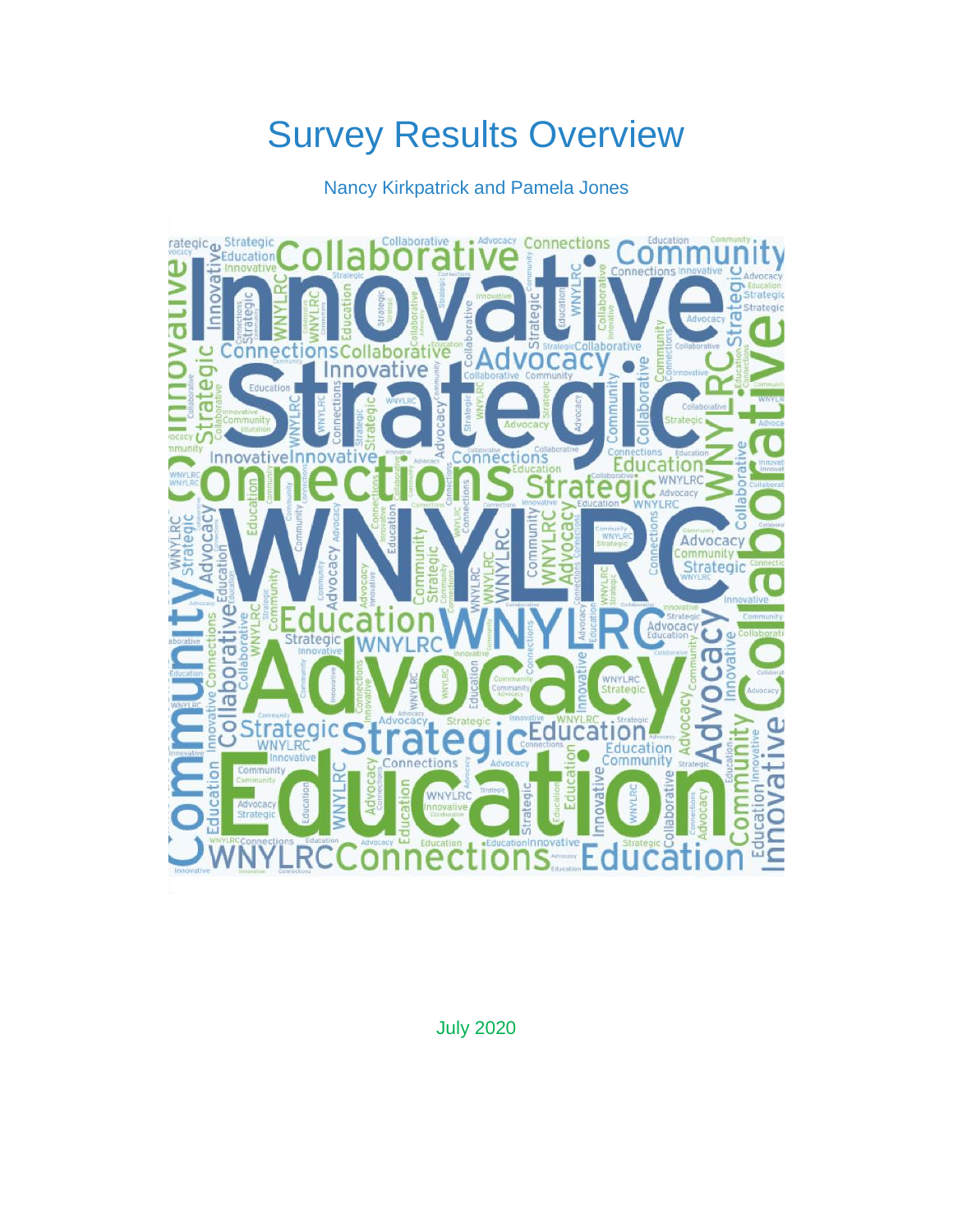The survey was developed by the WNYLRC Strategic Planning Committee's Survey Task Group: Justin Cronise, Heidi Julien, Sheryl Knab, Pam Jones and Nancy Kirkpatrick. The full Planning Committee reviewed and offered edits before the survey was sent out. The goal of the survey was to gather community feedback about WNYLRC programs, services, and priorities ahead of the Strategic Planning Summit to be held virtually on August 18 and 19, 2020.

Survey Methods was used as the survey platform. The survey was sent to the membership via listserv messages. Respondents did not identify themselves aside from the type of institution they work at and the position they hold there. The survey was sent to members on June 15 and closed on June 30.

The survey consisted of three questions regarding demographics, four required questions that included choices and scales, and three questions allowing open-ended responses.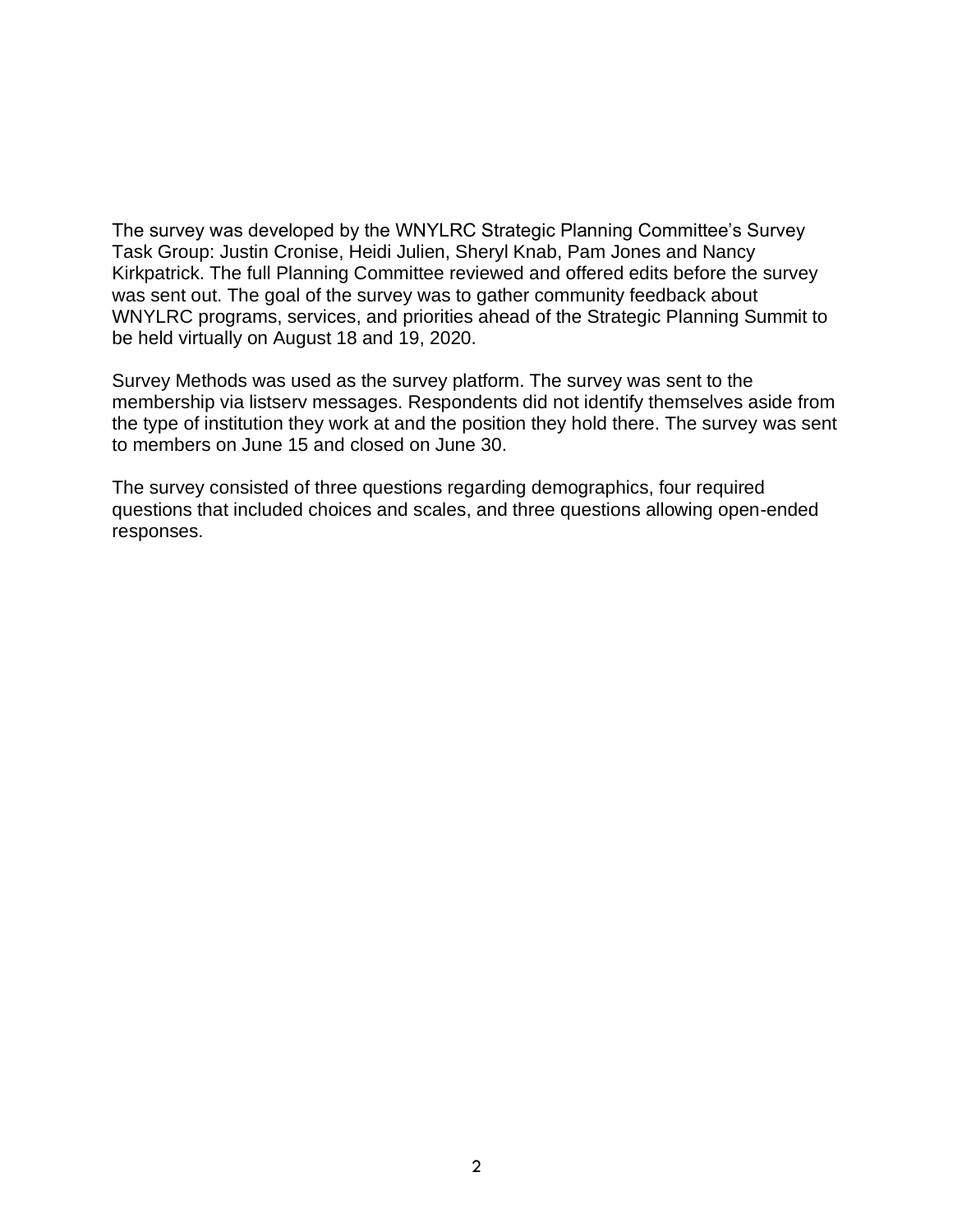#### **Results**

One hundred thirty-two people began the survey, with 96 respondents completing it. Reports were created that excluded those that didn't answer questions beyond the demographic questions (questions 1-3).

#### **Demographics**

The largest number of respondents work at academic, public, or school (K-12) libraries. Librarians constituted the largest number of respondents by primary position. (See Table 1 and Table 2 below.)

| 'ype                          | <b>Number</b> |
|-------------------------------|---------------|
| Academic                      | 35            |
| Public                        | 21            |
| K-12 School                   | 21            |
| Non-profit Special            | 2             |
| Hospital                      | 4             |
| <b>Public Library Systems</b> |               |
| Headquarters                  |               |
| <b>School Library System</b>  | 3             |
| Headquarters                  |               |
| )ther                         | 3             |

**Table 1.** Number of respondents by type of library/organization.

| <b>Position</b>          | <b>Number</b> |
|--------------------------|---------------|
| <b>Library Director</b>  | 22            |
| <b>System Director</b>   |               |
| Librarian                | 54            |
| <b>Library Assistant</b> | 2             |
| Support staff            |               |
| IT staff                 |               |
| <b>Ither</b>             |               |

**Table 2.** Number of respondents by position.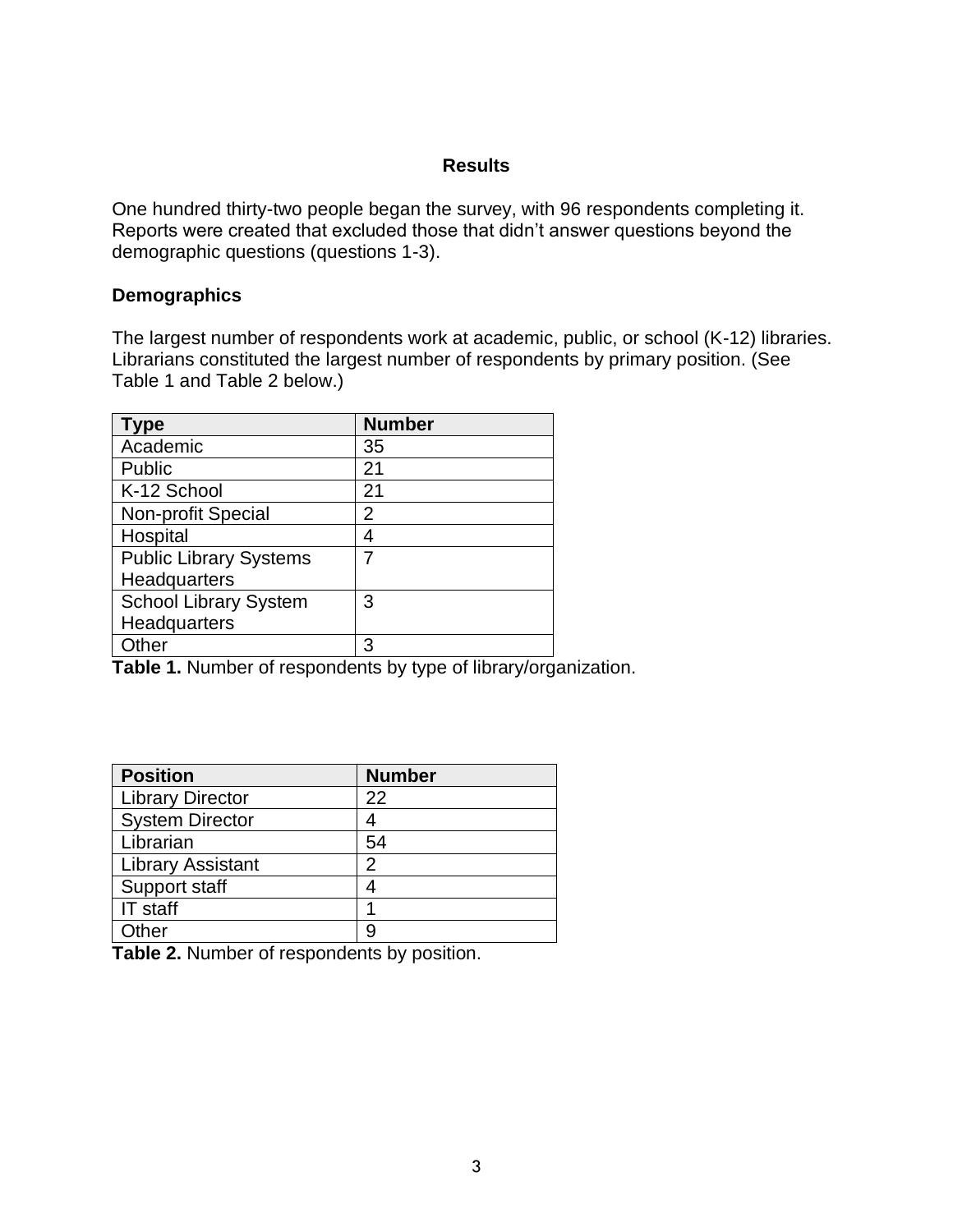## **Question 4: Statements describing WNYLRC**

The question was "To what degree do these statements describe WNYLRC today"? Respondents were asked to select on the scale:

- Not at all
- Somewhat effectively
- Effectively
- Very effectively
- Uncertain/I don't know

Overwhelmingly, the respondents selected "Effectively" or "Very effectively", with percentage totals ranging from 74% to 89% for these two combined. Less than 2% responded with "not at all". As for the "uncertain/I don't know" responses, the highest number (15) was under "advocates on behalf of my organization".

In comparing the responses from directors and librarians, directors scored each statement overwhelmingly "very effectively", while librarians scored each statement closely with "effectively" and "very effectively". (See Table 3 and Table 4)



**Table 3.** Directors responses to question 4.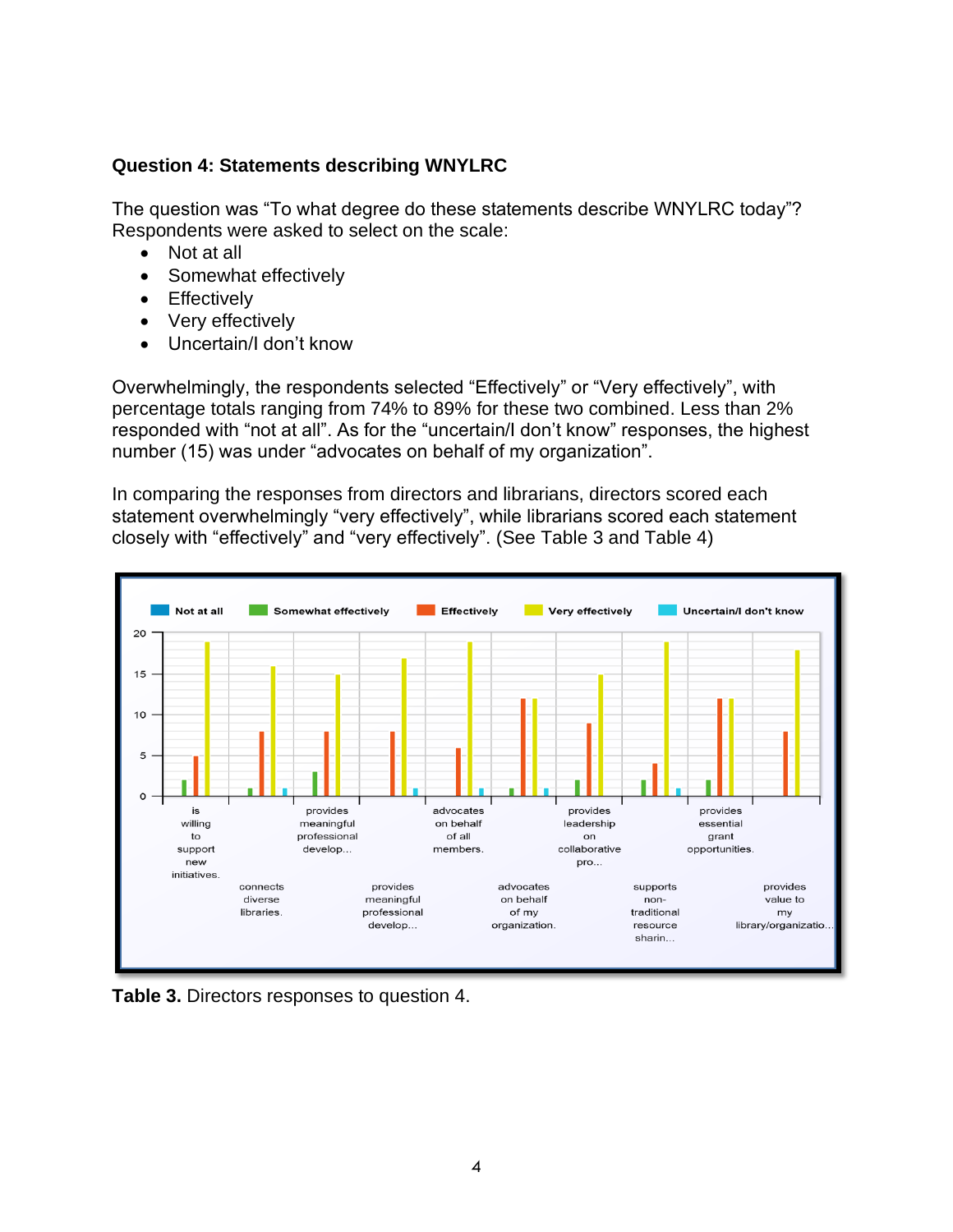

**Table 4.** Librarians responses to question 4.

Likewise, the combined from library assistants, support, IT, and "other" scored most statements as "effectively" or "very effectively". These respondents had the highest number of "uncertain/I don't know" responses. (See Table 5.)



**Table 5.** Combined responses from library assistants, support, IT, and "other".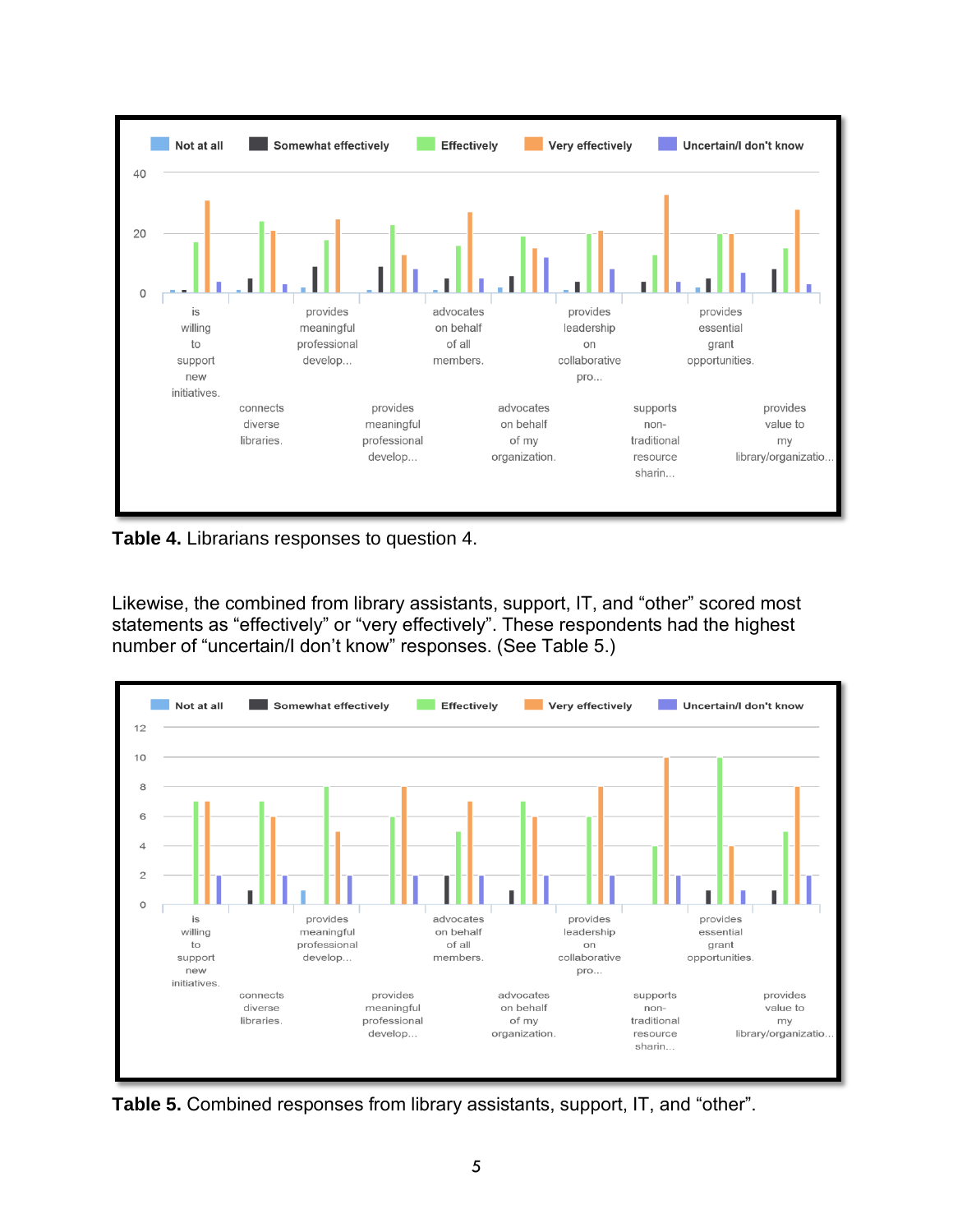## **Question 5: Interest in Potential Initiatives**

This question asked respondents to indicate their level of interest (Not interested, somewhat interested, interested, very interested, mission critical) in the following initiatives:

- Statewide collaborative Institutional Repository.
- Statewide catalog for resource sharing of physical materials.
- Provide services during emergency situations.
- Provide increased support and expertise to address digital inclusion, digital literacies, and the challenges they create.
- Provide digital preservation services.
- Provide alternative, augmented and virtual reality services.

Overall, there is a high degree of "interest" and "very interested" for each possible initiative. Very few respondents chose "mission critical", although the digital inclusion initiative received 12 votes for "mission critical", and appears to be the possible initiative of interest to most. The other initiatives all received high scores for "interested".

A point of interest is that when the answers are compared across the three sets mentioned above, all answered similarly.

### **Question 6: WNYLRC Services**

This question asked respondents to rank 17 services offered by WNYLRC. The top four services that received the highest number of "very important" responses are:

- 1. Library Advocacy
- 2. Professional Development Services
- 3. Grants offered by WNYLRC
- 4. Ask the Lawyer

The services with the highest responses of "I don't know about this service" are:

- 1. Collaborative LibWizard
- 2. AcademicSHARE
- 3. Empire Archival Discovery Cooperative
- 4. InfoPass

Overall, the services are all of some level of importance to all the respondents, keeping in mind that some services are for specific types of libraries/organizations. (See Table 6.)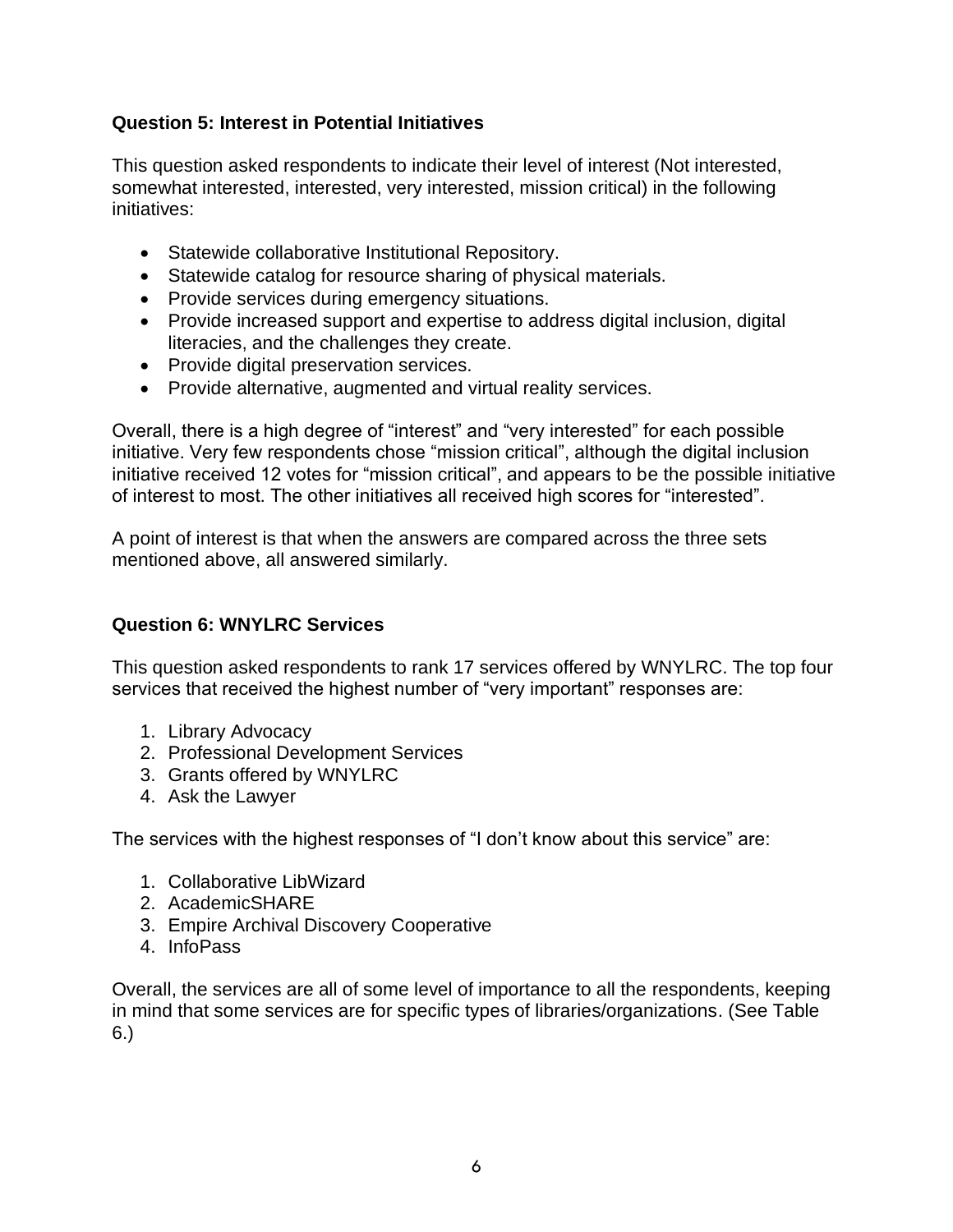

**Table 6.** Answers by all respondents.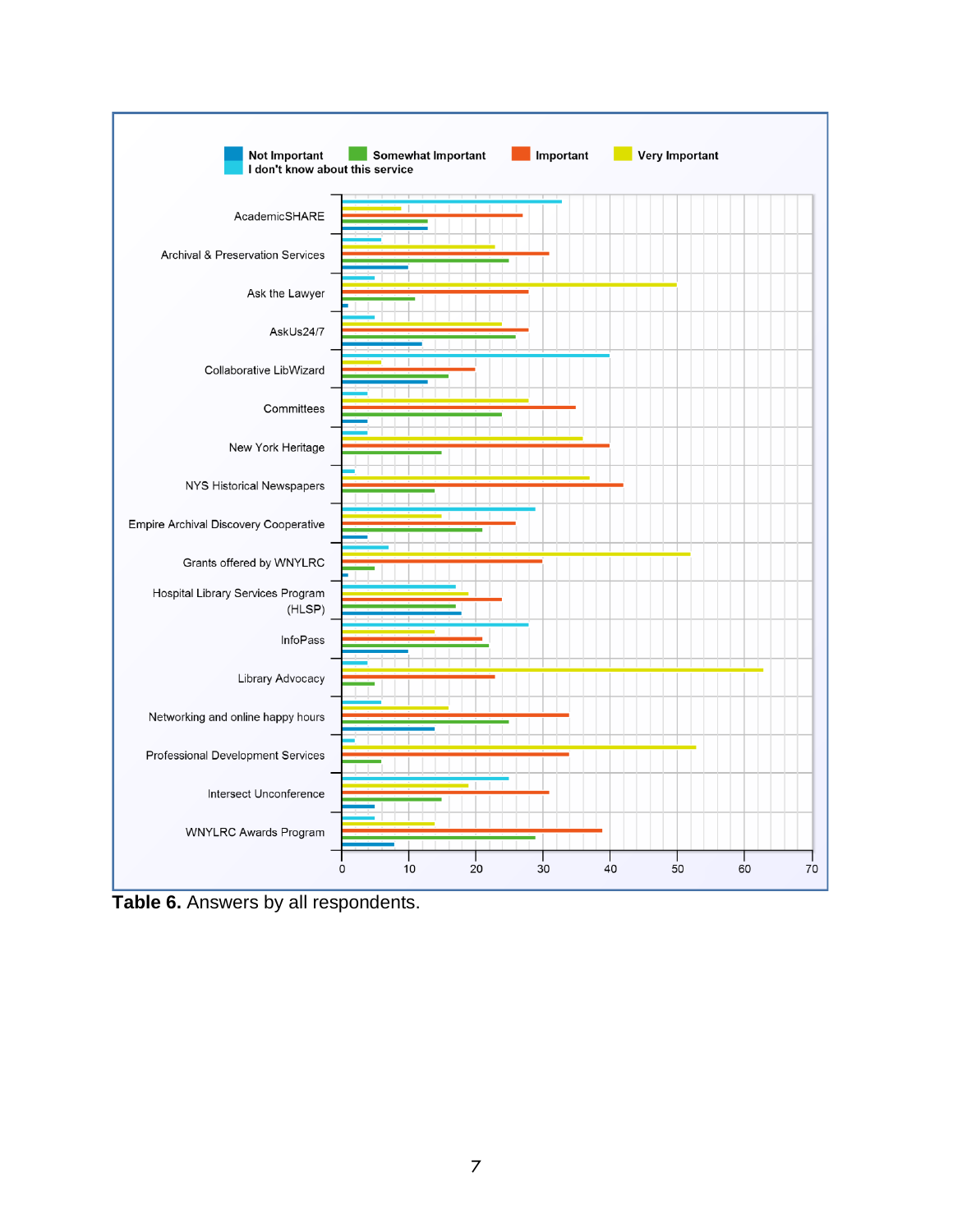## **Question 7: Ranking of Challenges**

Respondents were asked to rank challenges facing their library/organization on a scale of 1 to 10, with 1 being the most challenging and 10 being the least challenging. The list included:

- Funding
- Maintaining appropriate staffing
- Broadband issues
- Redefining service models
- Re-imagining and improving space
- Ongoing relevance of your library/organization
- Finding qualified candidates for jobs
- Ability to support staff participation in outside activities and professional organizations (e.g., conferences, committee participation)
- Collections management
- Declining usage

The ranked challenges from the overall survey are:

- 1. Broadband issues (14.40%)
- 2. Finding qualified candidates for jobs (11.62%)
- 3. Ability to support staff participation in outside activities and professional organizations (10.96%)
- 4. Collections management (10.91%)
- 5. Declining usage (10.80%)
- 6. Re-imagining and improving space (9.78%)
- 7. Redefining service models (9.29%)
- 8. Ongoing relevance of your library/organization (8.78%)
- 9. Maintaining appropriate staffing (8.29%)
- 10.Funding (5.18%)

Responses from Directors and Librarians ranked broadband issues as their top challenge, while the responses from Support Staff identified declining usage as their top challenge. Broadband issues ranked second for Support Staff. Librarians ranked finding qualified candidates as their second ranked challenge, while Directors ranked collections management second. (See Tables 7, 8, and 9)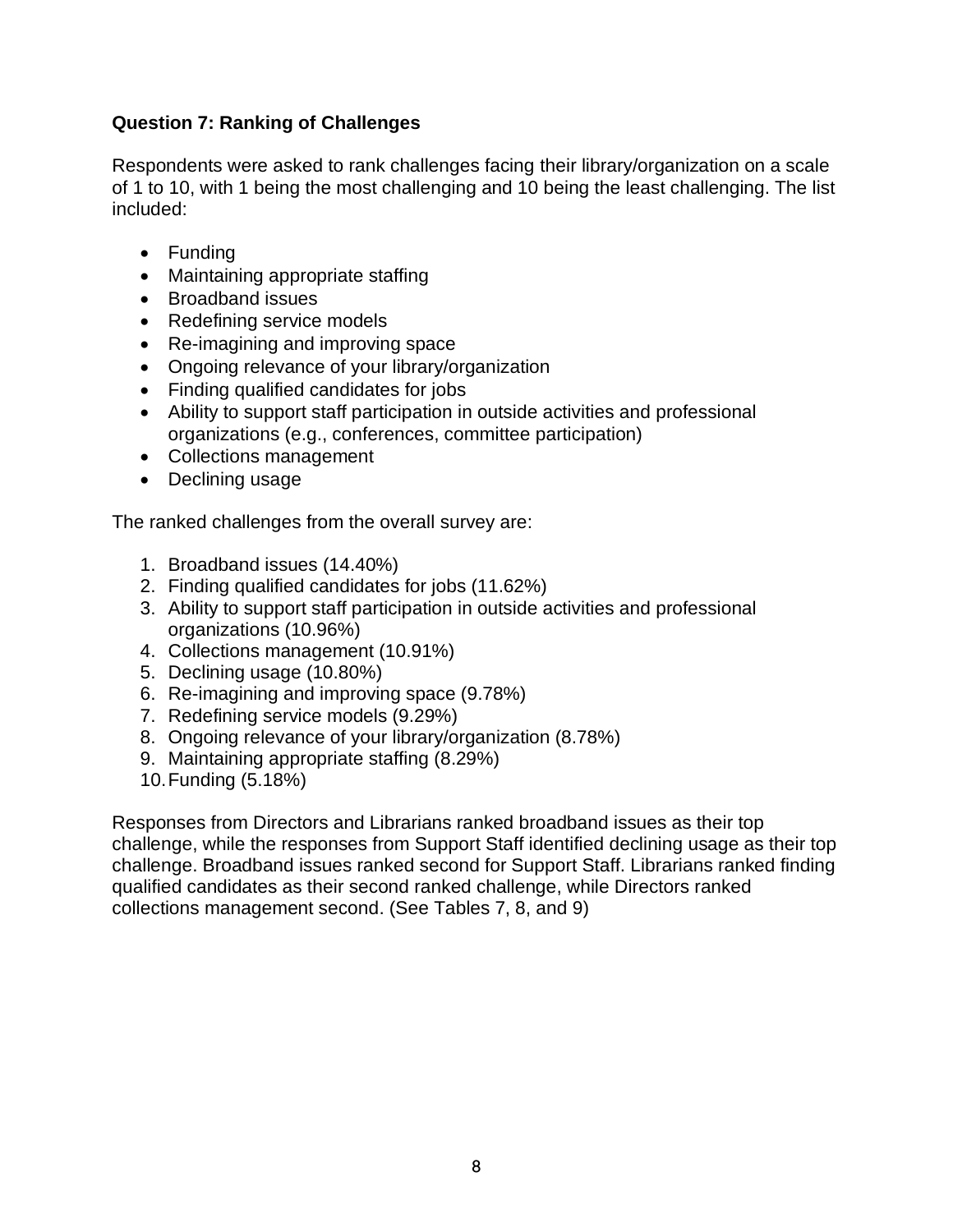

**Table 7.** Responses from Directors: Challenges



**Table 8.** Responses from Librarians: Challenges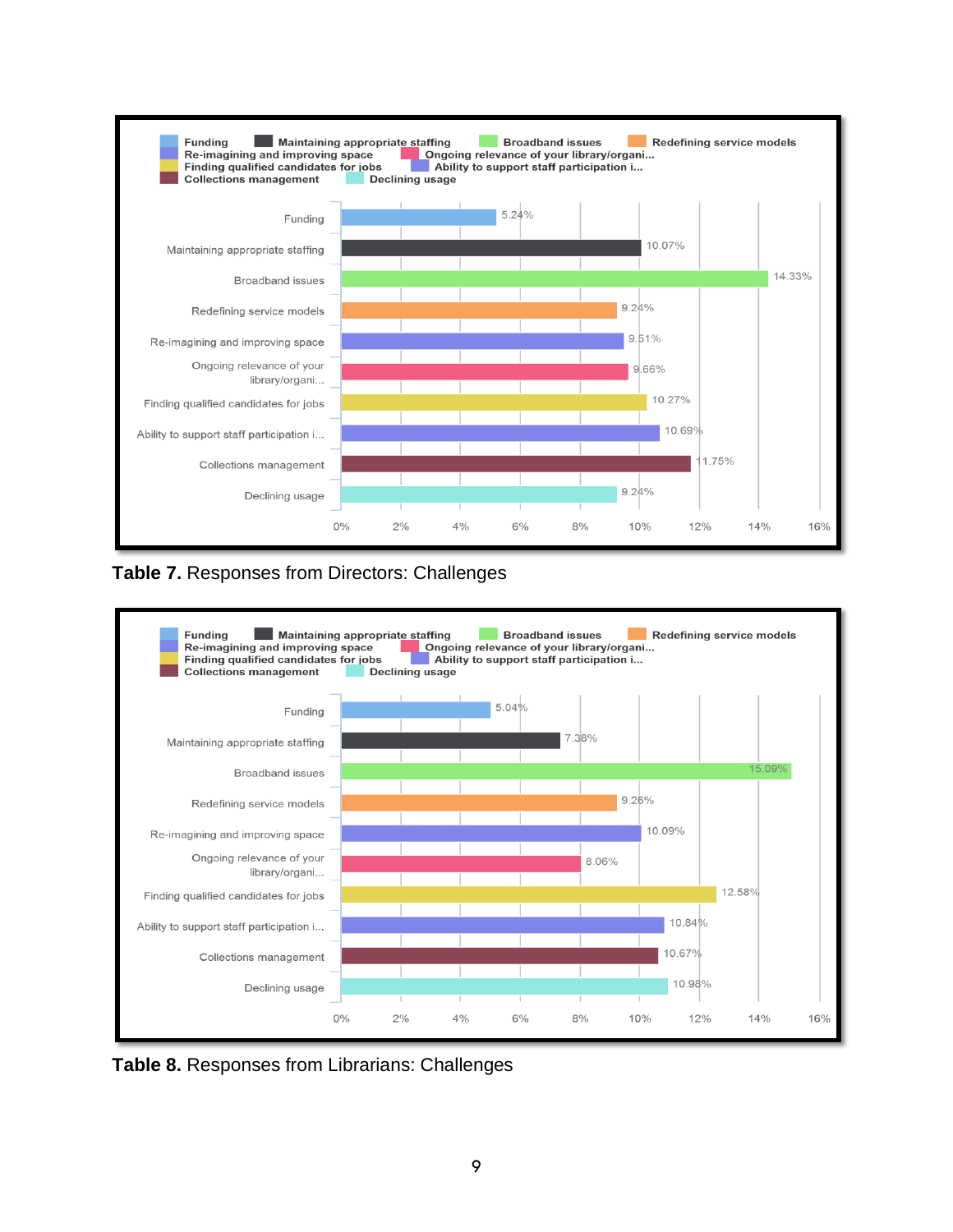

**Table 9.** Combined responses from library assistants, support, IT, and "other: **Challenges** 

## **Responses to Open-Ended Questions**

Recurring themes present in the response to "what are your aspirations for your library?" are:

- Respondents frequently mention the need to improve existing online services and resources to accompany in-person services.
- Respondents are concerned that funding will continue to be reduced. Advocacy for funding will be important.
- Redesign and/or renovate physical spaces.
- Improve DEI efforts by creating inclusive programs and collections.
- Respondents desire to maintain or increase staffing.

The call for the continuation of advocacy was a common theme in responses to the question "what roles can WNYLRC play in supporting your organization over the next three years?" WNYLRC should also continue offering professional development, especially online. School librarians in particular asked that more professional development offerings be provided online during the time they are at school. School librarians aren't easily able to travel to WNYLRC for training, but taking an hour to participate online during their day at school is possible.